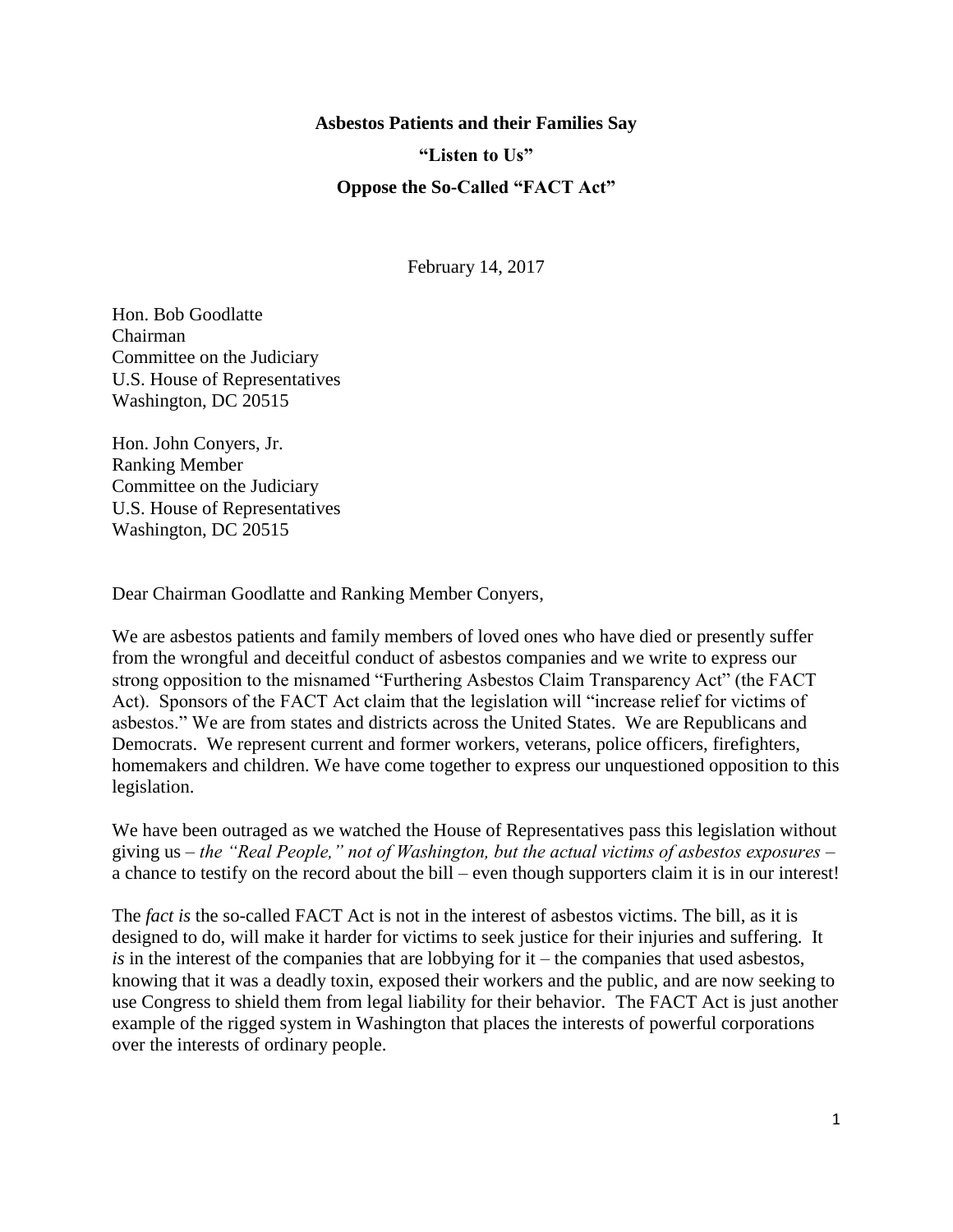The FACT Act would force asbestos patients seeking any compensation from a private asbestos trust fund to reveal on a public web site private information including the last four digits of our Social Security numbers, and personal information about our families and kids. This is offensive. The information on this public registry could be used to deny employment, credit, and health, life, and disability insurance. We are also extremely concerned that victims would be more vulnerable to cybercriminals, such as identity thieves, con artists, and other types of predators.

While the legislation invades the privacy of asbestos patients and families, it contains no requirements for transparency from the asbestos industry, which concealed the dangers of asbestos exposure for decades, causing one of the worst public health crises in U.S. history, affecting not just our families, but millions of American families, and that still continues to this day.

The FACT Act is completely one-sided. It requires so-called transparency from asbestos victims but it allows asbestos companies to continue to demand confidentiality of their settlements and hide information about how and when they exposed the public and their workers to asbestos. How can asbestos companies claim they want *transparency*, after they spent decades covering up the dangers of asbestos while we and our family members were unknowingly exposed?

We have heard that the FACT Act is needed because of an epidemic of fraud against the asbestos trusts. But the evidence doesn't support this claim. This bill treats us and other asbestos victims like criminals rather than innocent victims of corporate deceit.

Many of the people who would be hurt by the FACT Act are veterans, who are disproportionately affected by asbestos disease. While veterans make up only about 8 percent of the population, they represent 30 percent of the victims of mesothelioma. A group of 17 national Veterans Service Organizations wrote to Congress last year in opposition to the FACT Act, and yet, not one service member suffering from asbestos disease has ever been asked to testify about how the FACT Act would place burdens on them and their families. Congress should be celebrating our brave and honorable veterans, not making life more difficult for them.

The signatories on this letter represent thousands of people across the country suffering because of asbestos exposure. We would like to be in Washington in person to object to this meanspirited and dangerous legislation. But most of us can't travel because of our illnesses. Others don't have the resources or the time to come all the way to Washington. But each and every one of us opposes any legislation that would make life more difficult for asbestos victims. We are the real people who matter in this debate and we are determined to stop any legislation that places the interests of the asbestos industry above the rights of innocent victims. The U.S. Congress should honor all veterans and hard-working Americans. Please oppose the FACT Act.

Sincerely,

Sue Vento Widow of mesothelioma victim (U.S. Congressman Bruce Vento) St. Paul, Minnesota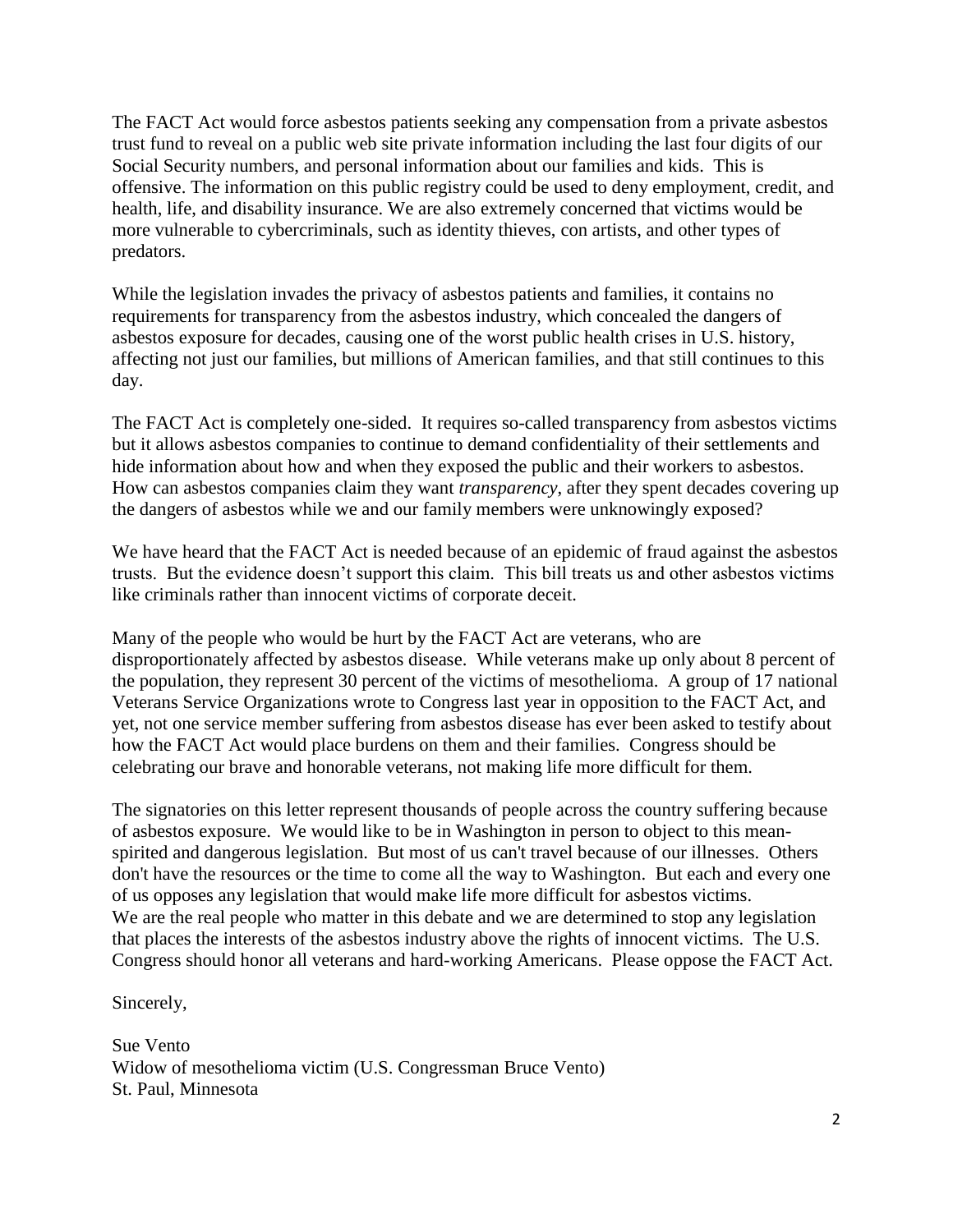Kimberly Ann Lapinski My father died from Mesothelioma Baltimore Maryland 21222

Elicia Eberhart-Bliss Daughter-in-law of mesothelioma victim (Jocelyn Farrar) Frederick, MD

My name is William Weber, Bilateral Malignant Mesothelioma Patient My Mother, Jeanne Weber, who lived in Ohio, died January 6, 2016 of malignant Mesothelioma age 86. Philadelphia, PA

Shandi Speedy Mesothelioma survivor Austin TX

Billy Speedy Spouse of mesothelioma survivor Austin TX

Robert Brittingham Peritoneal meso patient Selbyville, DE

Janet S. Markwith Daughter of Mesothelioma Victim, Charles E. Squires Colonial Beach, VA

Christa Kahuda Daughter of mesothelioma victim (Jocelyn Farrar) Mt Pleasant, SC

Karyn Farrar-Bliss Daughter of mesothelioma victim (Jocelyn Farrar) Frederick, MD

Pam Wilson Niece of victim Des Moines, IA

Michael & Sharon Valach Father deceased from Mesothelioma Hiwaseee, Virginia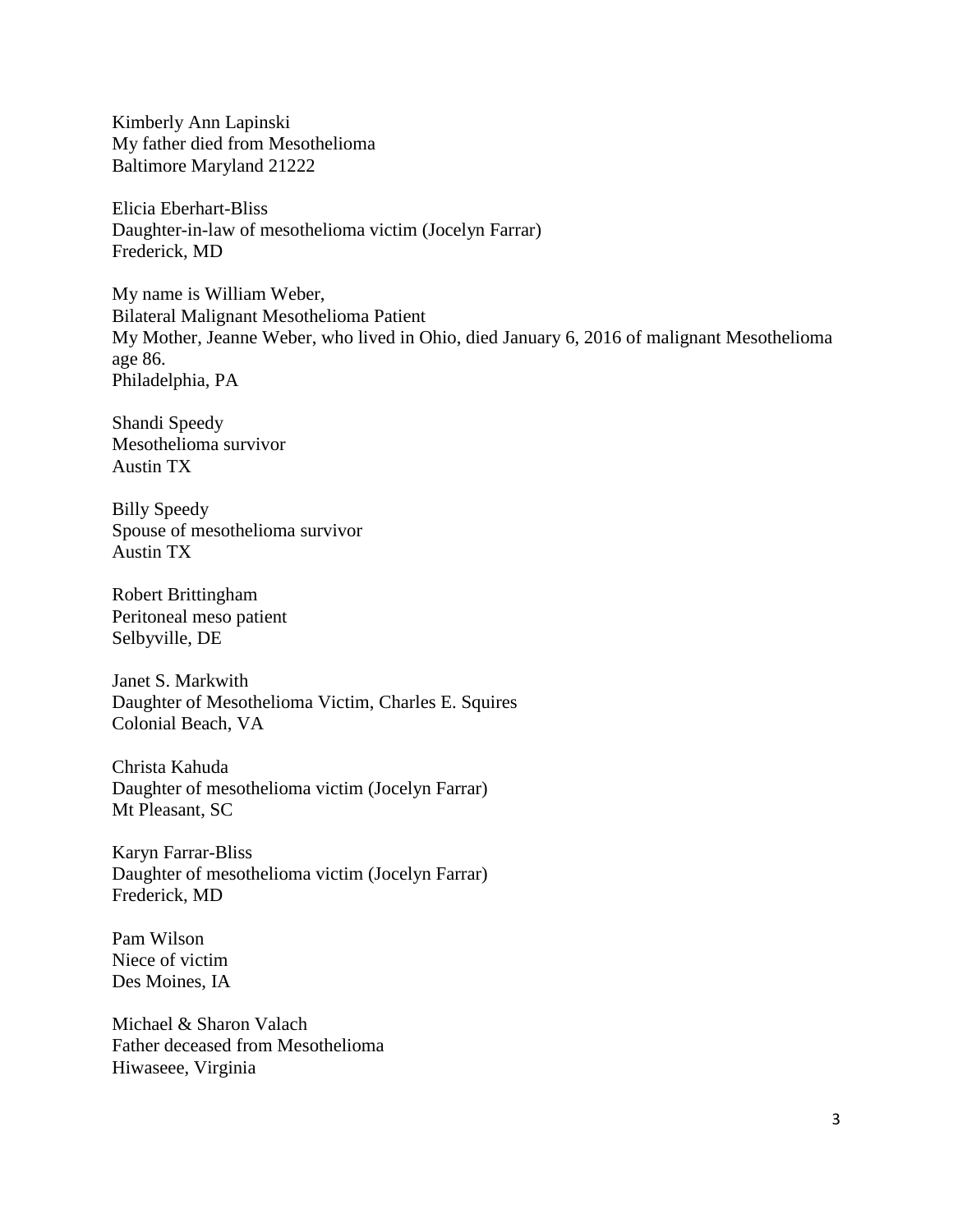Kim Beattie Niece of Mesothelioma victim West Branch Iowa

Andy R. Goldsmith Son of a victim Ellicott City, Md 21042

Karl Farrar Widow of Meso victim Jocelyn Farrar. Mount Airy, Maryland

Jeffrey A. Ambrose Son of Mesothelioma Victim Evansville, IN

Judy Vanness Widow of Mesothelioma Victim Mechanicsville, VA

Anna Brock Daughter of Leonard Doyle Hesterley, Jr mesothelioma victim, deceased Martinsburg, WV

Lisa Rosen I am the widow of Doug Korthof who died of Mesothelioma on Feb 6, 2012. Seal Beach, CA

Bill Schane Peritoneal Mesothelioma Patient Chesterfield, MO

Ann Robbins Gordon Widow of a mesothelioma victim Sorrento (Orlando area), Florida

Vickie L Taylor I am the widow of Reginald R Taylor, a Mesothelioma Victim Reno, Nevada.

Nancy C Collins Widow of mesothelioma victim Clovis California

Sharon Weston Child of mesothelioma victim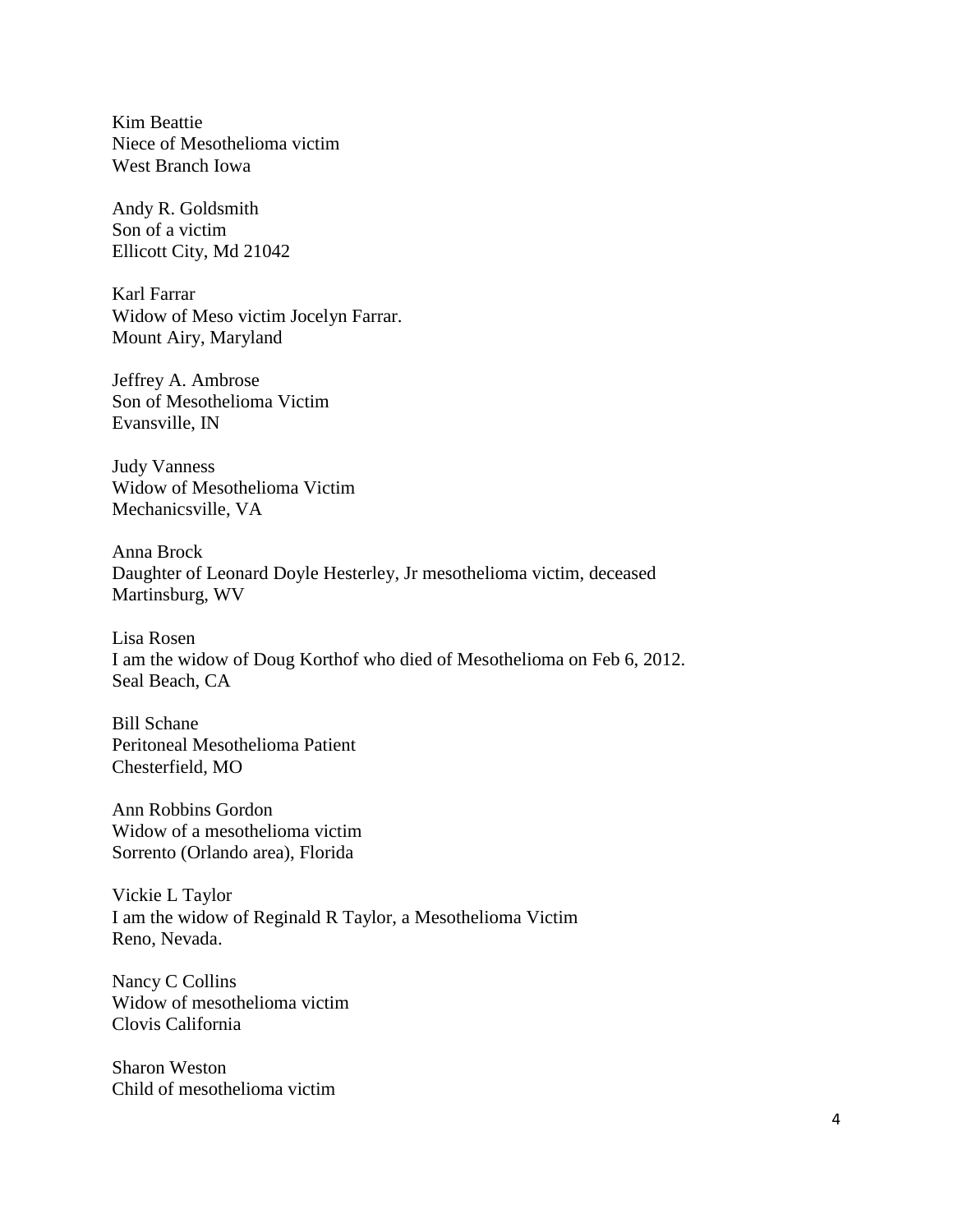## Winston Salem, NC

Drew Buckley Mesothelioma Victim Springfield VA

Marlene Moen (Chernishenko) Widow of Mesothelioma Victim British Columbia, Canada

Ginette Skelton Daughter of mesothelioma victim Long Beach, CA

Cheryl Wolbers Gras Orphan from mesothelioma. Brethren, MI

Catherine H. Smith Widow of Mesothelioma Victim Minden, NV

Mark Luciano Son of a Mesothelioma victim San Diego, CA

James W. Chesher Mesothelioma Victim Summerville, SC

Anne Arnold Widow of Edgar M. Arrowood, date of Death, May. 9, 2002 Holden Beach, NC

Mindy Ellis Widow of Mesothelioma Victim Royal Oak, Michigan

Lawrence Harris Lung cancer brought on by asbestos exposure on U.S Navy ships Palmyra, TN

Daniel Batten Son of mesothelioma victim, Linda Batten. Powhatan, VA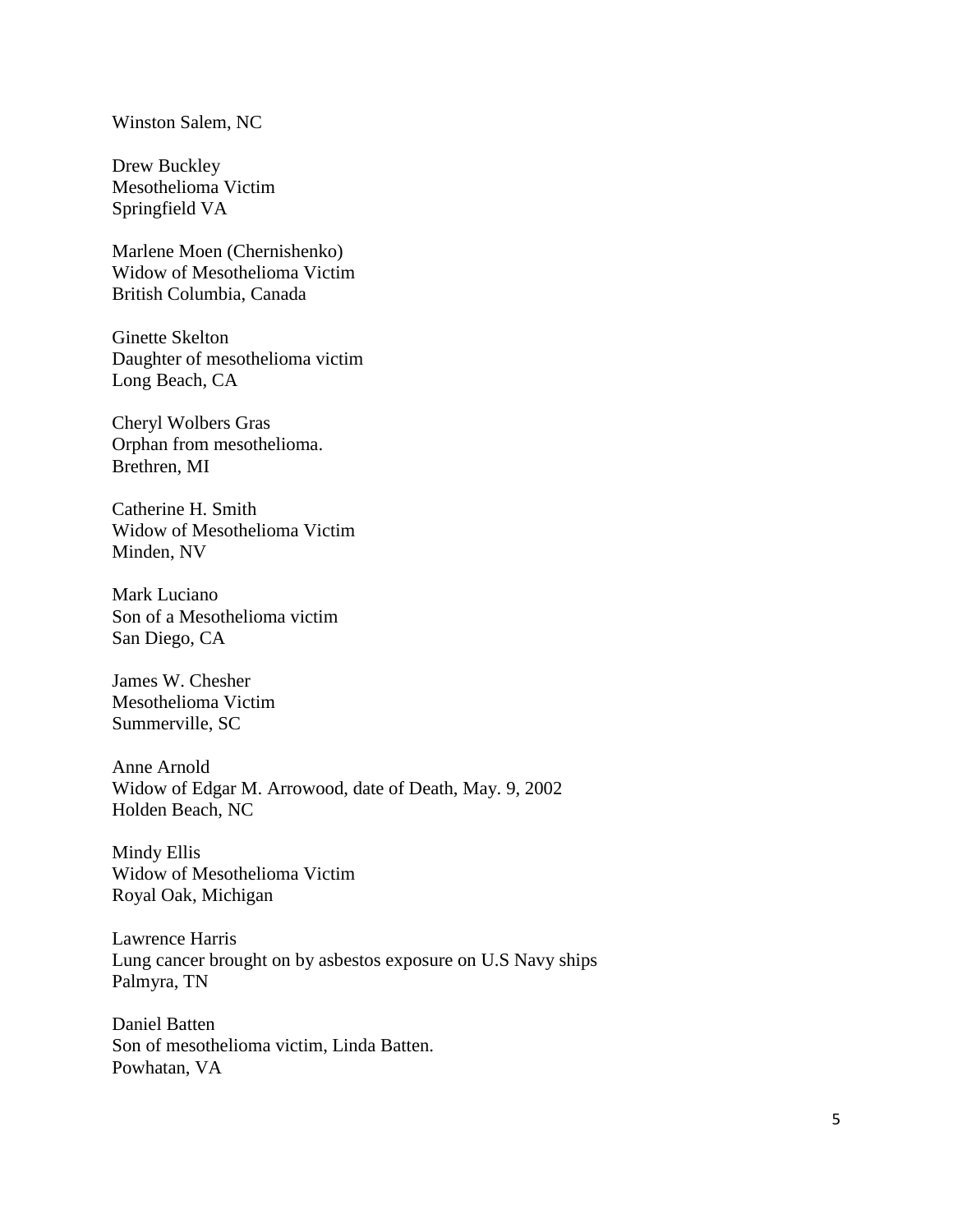Kathrine Vance Righetti I am the daughter of a mesothelioma victim, deceased April 1999. Salem, Ohio

Leona G. Domino Widow of a Mesothelioma Victim, Chester M.Domino, deceased June 2014 Medina, Ohio

Rev. Dr. Marta Poling-Goldenne Widow of Mesothelioma Victim Las Vegas, NV

Matthew Hodjera Mesothelioma Victim - Peritoneal Mesothelioma at 47 Seattle, WA

Marva McMillen Widow of Larry McMillen Mesothelioma victim Sioux Falls, South Dakota

Jeremy Broyles My mother, Rene' Worrell, died of malignant mesothelioma on May 25, 2016. She was fifty-six years old. Hastings, Nebraska

Edward E. Shaffer Mesothelioma victim Amherst, Ohio

Emiriana Shubert My father Larry Goza passed away from mesothelioma Gresham, Oregon

Gail Guillemette My husband, Steven Guillemette, passed away in May 2016 from mesothelioma Winter Springs, Florida

Betty Childers I am a Widow of Mesothelioma Victim Houston, Texas

William T. Hall lll My wife passed away 1/27/05 at the early age of 57. Bay County, FL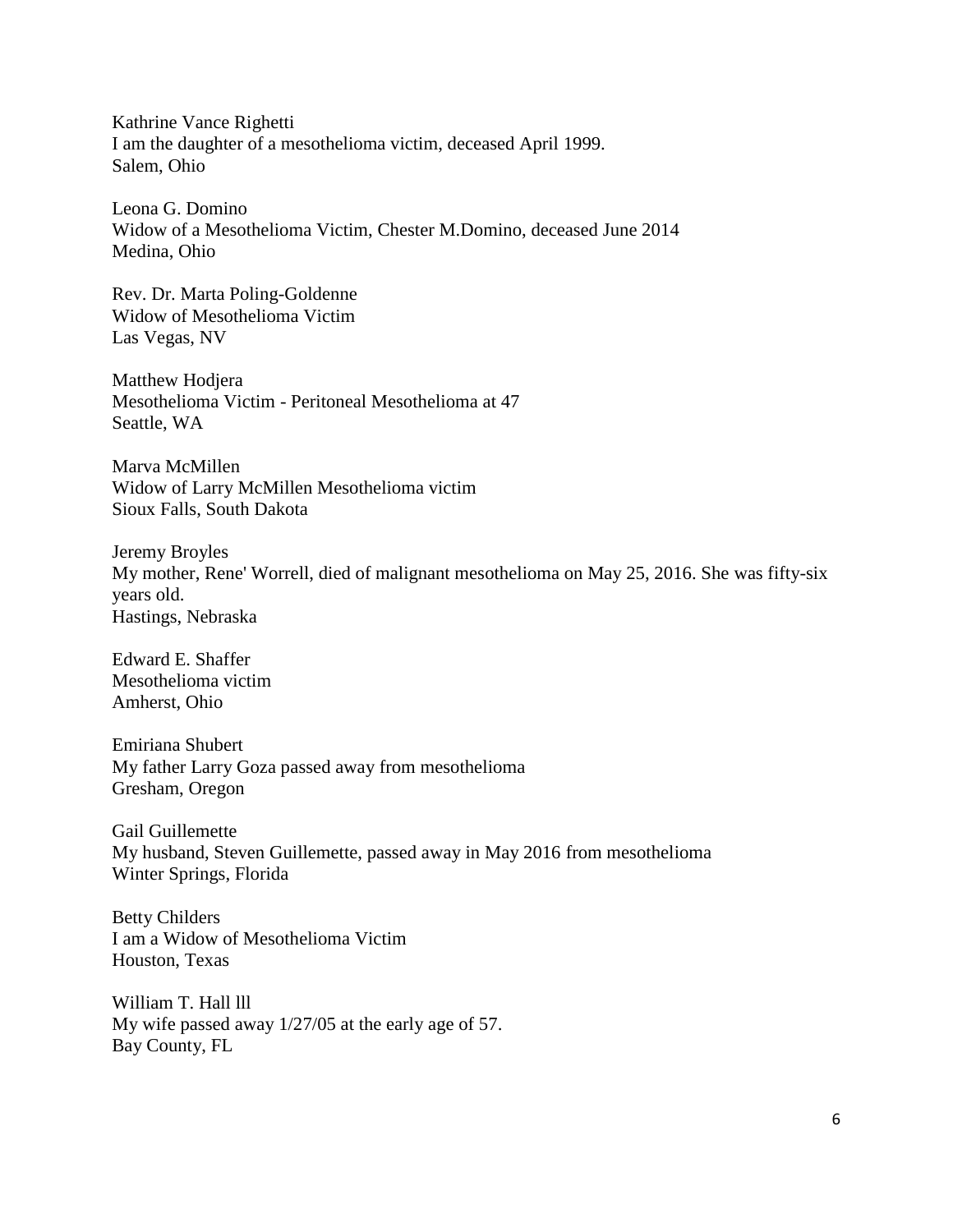Lowell Dean Ross Mesothelioma Victim Appleton, Wisconsin

David W Green Brother of Mesothelioma victim George E Green (deceased). Smithfield, VA

Philip D. Wlthall Son of one mesothelioma victim Tucson, AZ

Sheila A. Milazzo, Ph.D., Widow of mesothelioma victim. Bradenton, FL

Andrew Phillips Mesothelioma Victim Riviera Beach, FL

Yvonne Phillips Wife of Mesothelioma victim Riviera Beach, FL

Tricia McNamara Mesothelioma widow Las Vegas Nevada & Kailua Kona Hawaii

Kaye D (Henson) Taylor Wife of mesothelioma victim, Dale L Henson - 1953-2007 Yakima, WA

Joshua Lindenger Son of Mesothelioma Victim Parkville, MD

Linda Moore Wife and widow of James F. Moore, mesothelioma victim Wilmington, DE

Brett Henry Son of James F. Moore, mesothelioma victim Bradenton, FL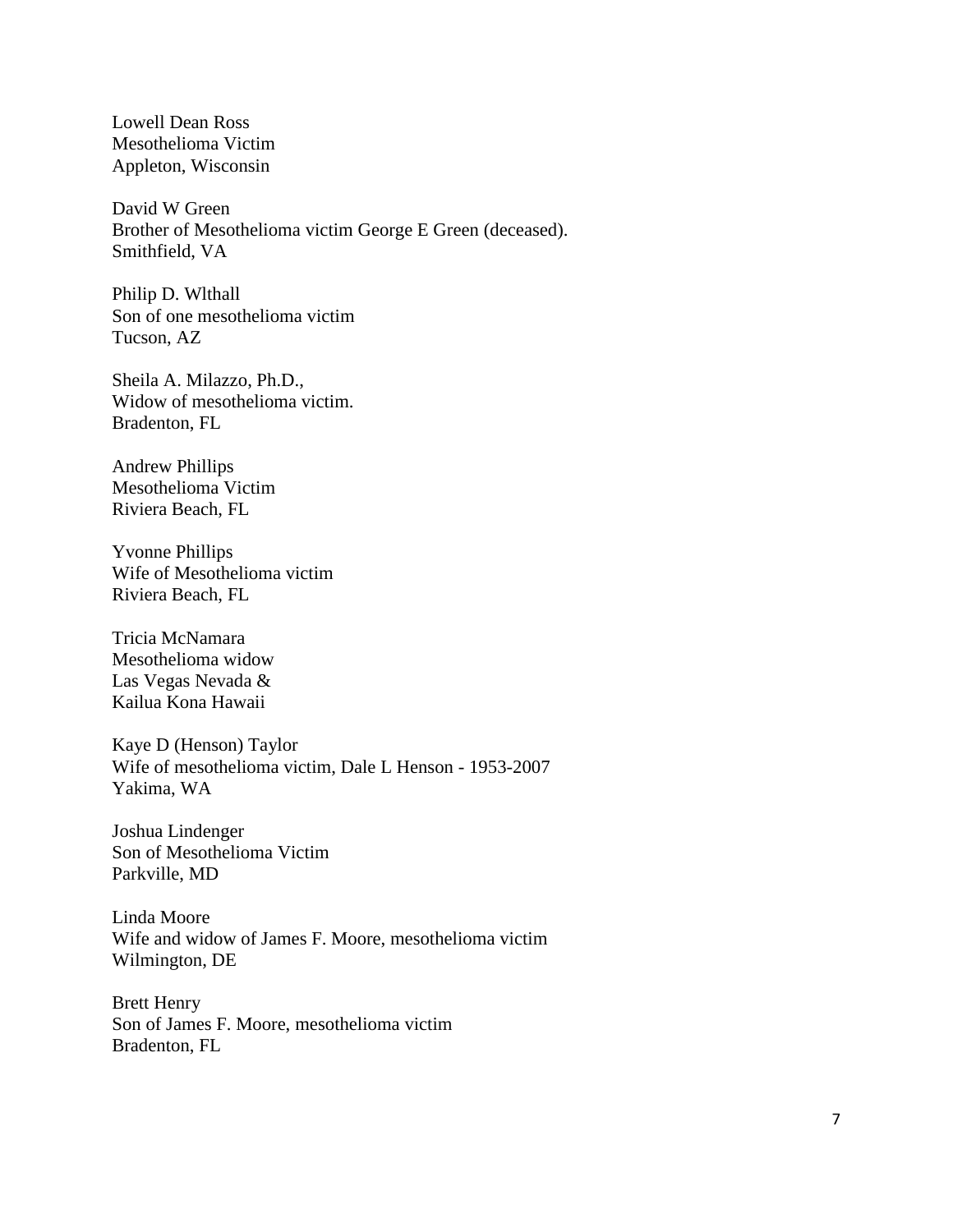Joelle Patterson Daughter of James F. Moore, mesothelioma victim Wilmington, DE

Darrin Moore Son of James F. Moore, mesothelioma victim Wilmington, DE

Jennifer Moore Daugther of James F. Moore, mesothelioma victim Mansfield Center, CT

Mrs. Bonnie Froelick Widow of a Mesothelioma Victim Virginia Beach, VA

Mr. Johnnie Diggs Mesothelioma Victim Poquoson, VA

Mrs. Dottie Humphreys Widow of a Mesothelioma Victim Newport News, VA

Mrs. Nancy Umstot Widow of a Mesothelioma Victim Suffolk, VA

Mr. James Terry Beck Son of a Mesothelioma Victim Norfolk, VA Ms. Janice J. Elliott Asbestos -Related Lung Cancer Victim Elizabeth City, NC

Mr. Roger Daugherty Son of a Mesothelioma Victim Williamsburg, VA

Mrs. Elizabeth Farmer Widow of a Mesothelioma Victim Newport News, VA

Mrs. Sarah Hiemstra Widow of an Asbestosis Victim Newport News, VA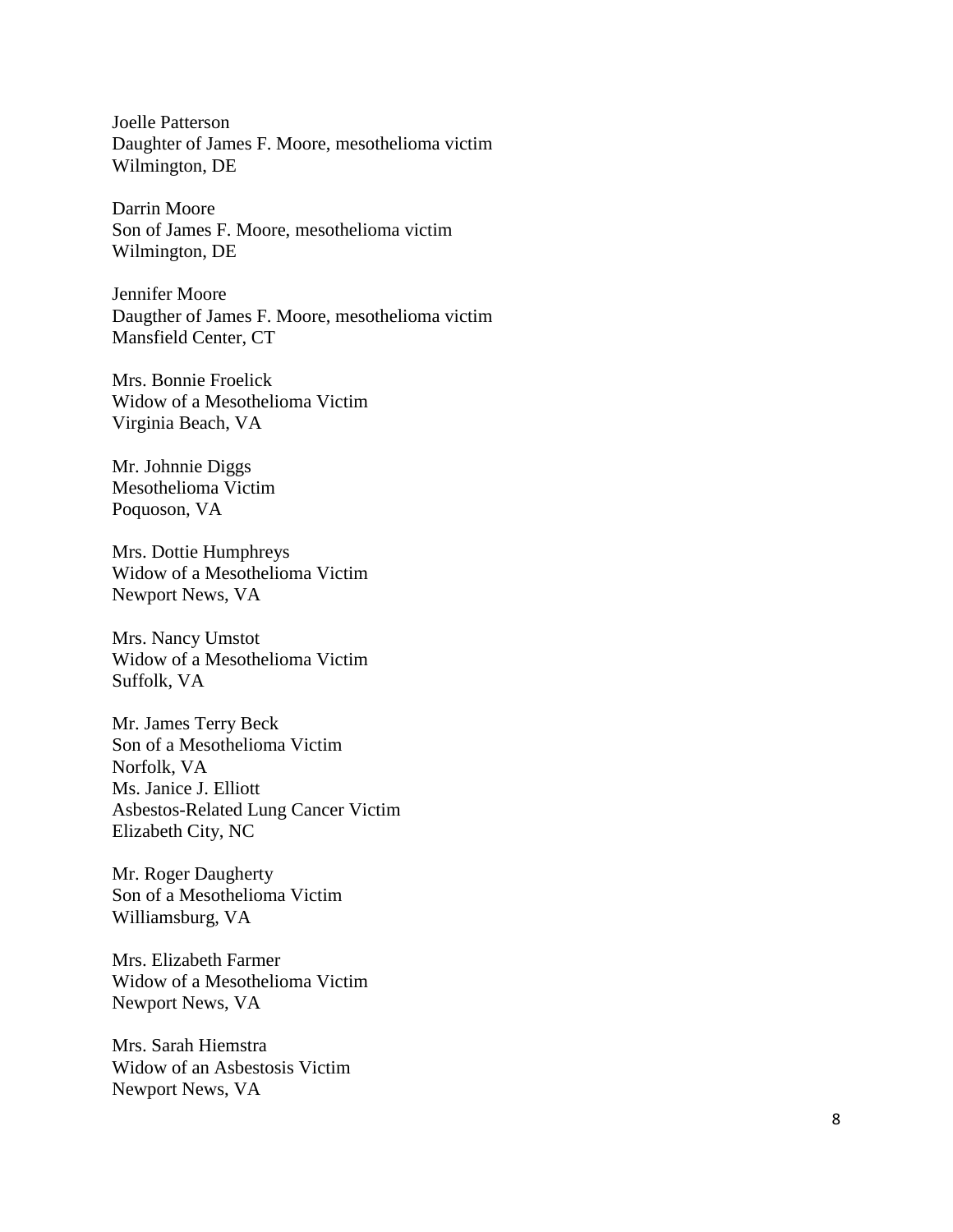Mr. Robert Farmer Son of a Mesothelioma Victim Chester, VA

Mr. Michael Farmer Son of a Mesothelioma Victim Newport News, VA

Mr. Earnest Maurice Cooper Son of a Mesothelioma Victim Hampton, VA

Mrs. Linda Briley Widow of a Mesothelioma Victim Suffolk, VA

Mrs. Jennifer Y. White Widow of a Mesothelioma Victim Hampstead, NC

Xandra Burnette Daughter of a Mesothelioma Victim Norfolk, VA

Mrs. Earnest Cooper Widow of a Mesothelioma Victim Hampton, VA

Mr. Derrick Cooper Son of a Mesothelioma Victim Hampton, VA

Jay B. Jackson Son of a Mesothelioma Victim Fredericksburg, VA

Mrs. Jannie Herman Widow of a Mesothelioma Victim Chesapeake, VA

Mrs. Helen A. Hurd Widow of a Mesothelioma Victim Suwanee, GA

Mrs. Robbie F. Adcock Widow of Mesothelioma Victim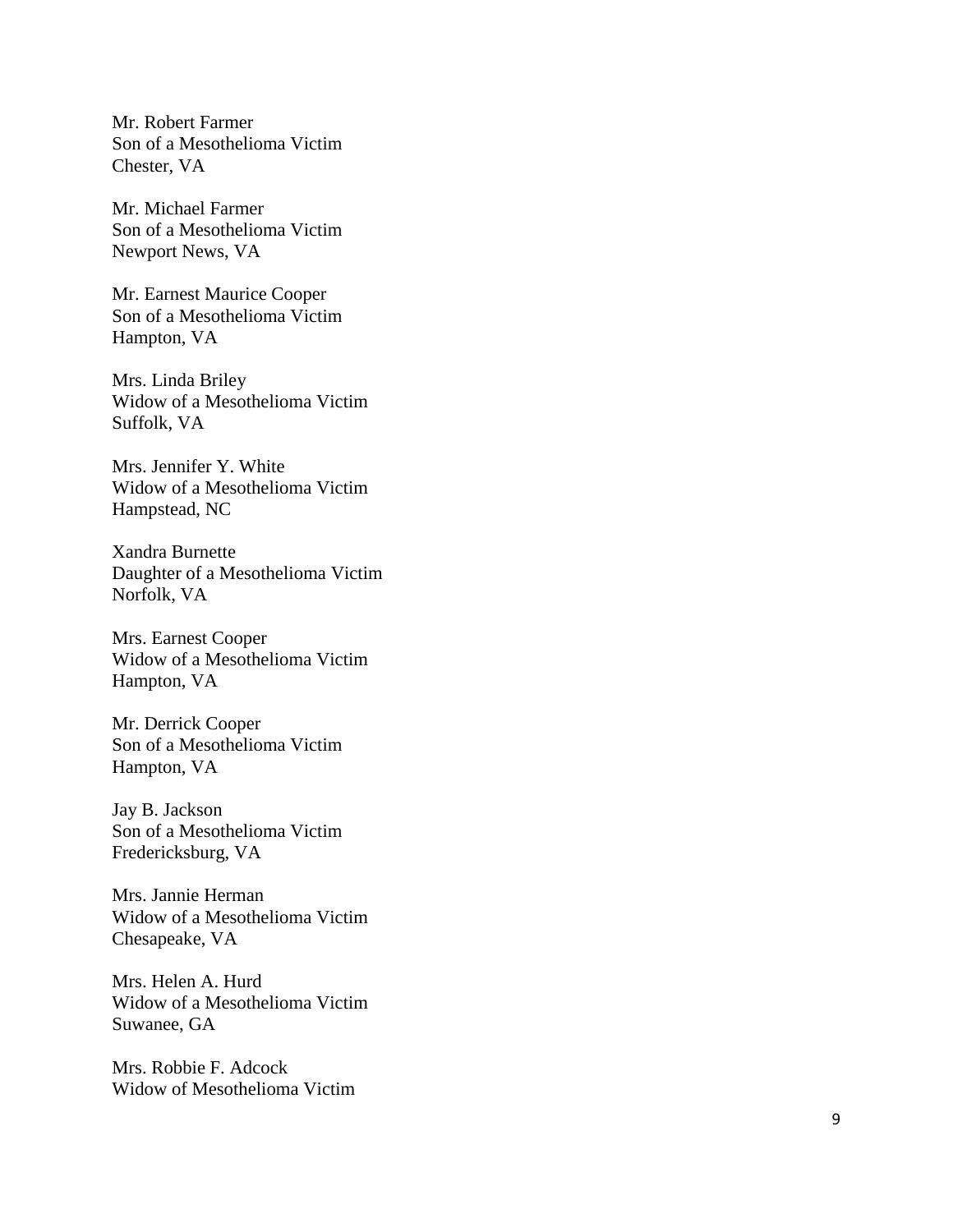Seneca, SC

Ms. Carol C. Irizarry Daughter of a Mesothelioma Victim Charleston, SC

Mr. Thomas V. Cannon, Jr. Son of a Mesothelioma Victim Awendaw, SC

Mrs. Patricia L. Burke Widow of a Mesothelioma Victim Williamsburg, VA

Mrs. Shirley A. Hatchett Widow of a Mesothelioma Victim Smithfield, VA

Mrs. Vera L. Adams Widow of a Mesothelioma Victim Eufaula, AL

Mrs. Alice J. Blanchette Widow of a Mesothelioma Victim Gloucester, VA

Mrs. Anne F. Ervin Widow of a Mesothelioma Victim Hampton, VA

Mrs. Theresa A. Gibbs Widow of a Mesothelioma Victim Gloucester, VA

Mary E. Woodring Daughter of a Mesothelioma Victim Virginia Beach, VA

Michael P. Kerekesh, Jr. Son of a Mesothelioma Victim Virginia Beach, VA

James K. Kerekesh Son of a Mesothelioma Victim Virginia Beach, VA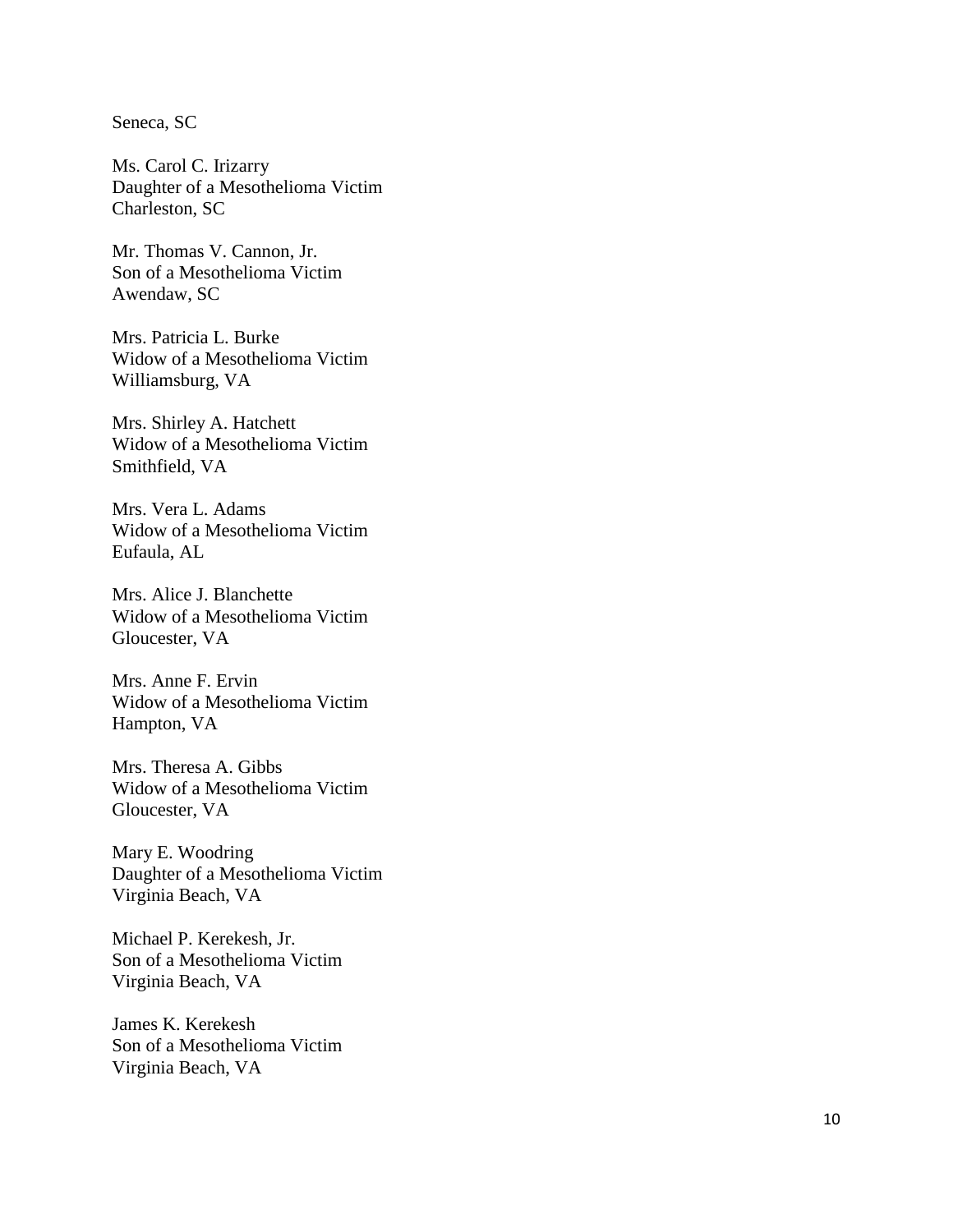Karen R. Harvin Daughter of a Mesothelioma Victim Virginia Beach, VA

Mr. Donald L. Murren Mesothelioma Victim Newport News, VA

Mrs. Mary L. Pollard Widow of a Mesothelioma Victim Virginia Beach, VA

Mr. Robert F. Brown Mesothelioma Victim Hayes, VA

Mrs. Carol W. Pavlik Widow of a Mesothelioma Victim Poquoson, VA

Mrs. Margaret K. Serven Widow of a Mesothelioma Victim Marshfield, MA

Mrs. Lydia Thomas Daughter of a Mesothelioma Victim Yorktown, VA

Mrs. Amy E. Voltaire Daughter of a Mesothelioma Victim Yorktown, VA

Mrs. Barbara J. Moore Widow of a Mesothelioma Victim Poquoson, VA

Lena P. Stone Step daughter of Mesothelima victim, Eugene K. Chapman Williamsburg, VA

Agnes Dell Mesothelioma Victim Elkton, MD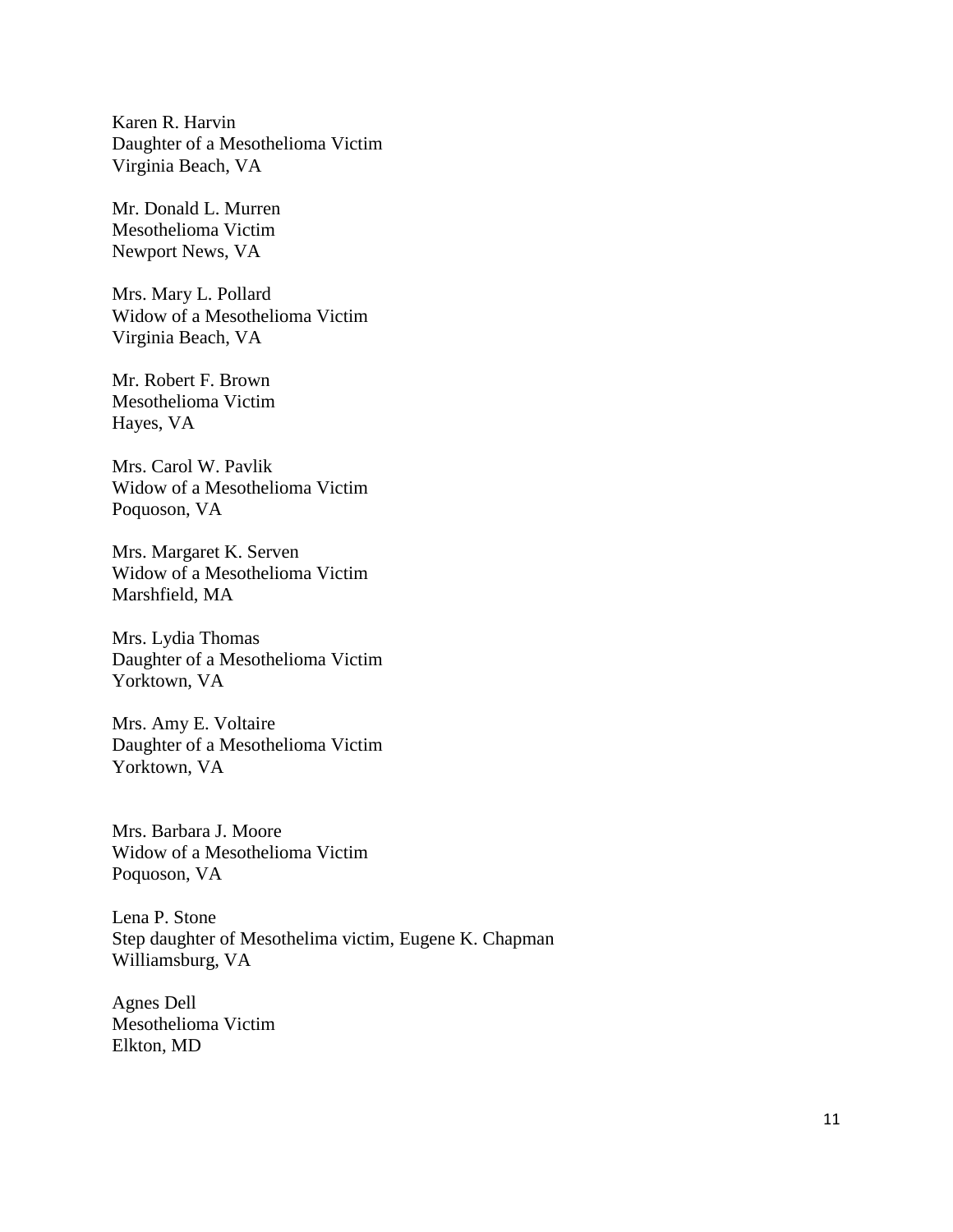Joan Burkle Widow of mesothelioma victim Carmel, Indiana

Patricia Miles Widow of mesothelioma victim Methuen, MA

Kathleen Horn Daughter of Robert F. Horn, mesothelioma victim Prescott, AZ

Kelley A. Horn Daughter of Robert F. Horn, mesothelioma victim Flagstaff, AZ

Robert C. Horn Son of Robert F. Horn, mesothelioma victim San Jose, CA

Terry Rhoads Asbestos widow as of May 2016 Denison, Tx

William R. Griffin Jr. Mesothelioma patient Texarkana, Texas

Jessica Hagen Daughter of Deceased Mesothelioma Victim Henderson, NV

Mary J Petersen Wife of the late Howard F Petersen, asbestos victim. Seattle/Edmonds, WA

Wayne McKee Diagnosed with mesothelioma last May Highland, Ca.

Cheryl McKee Wife of Wayne McKee, mesothelioma patient Highland, Ca.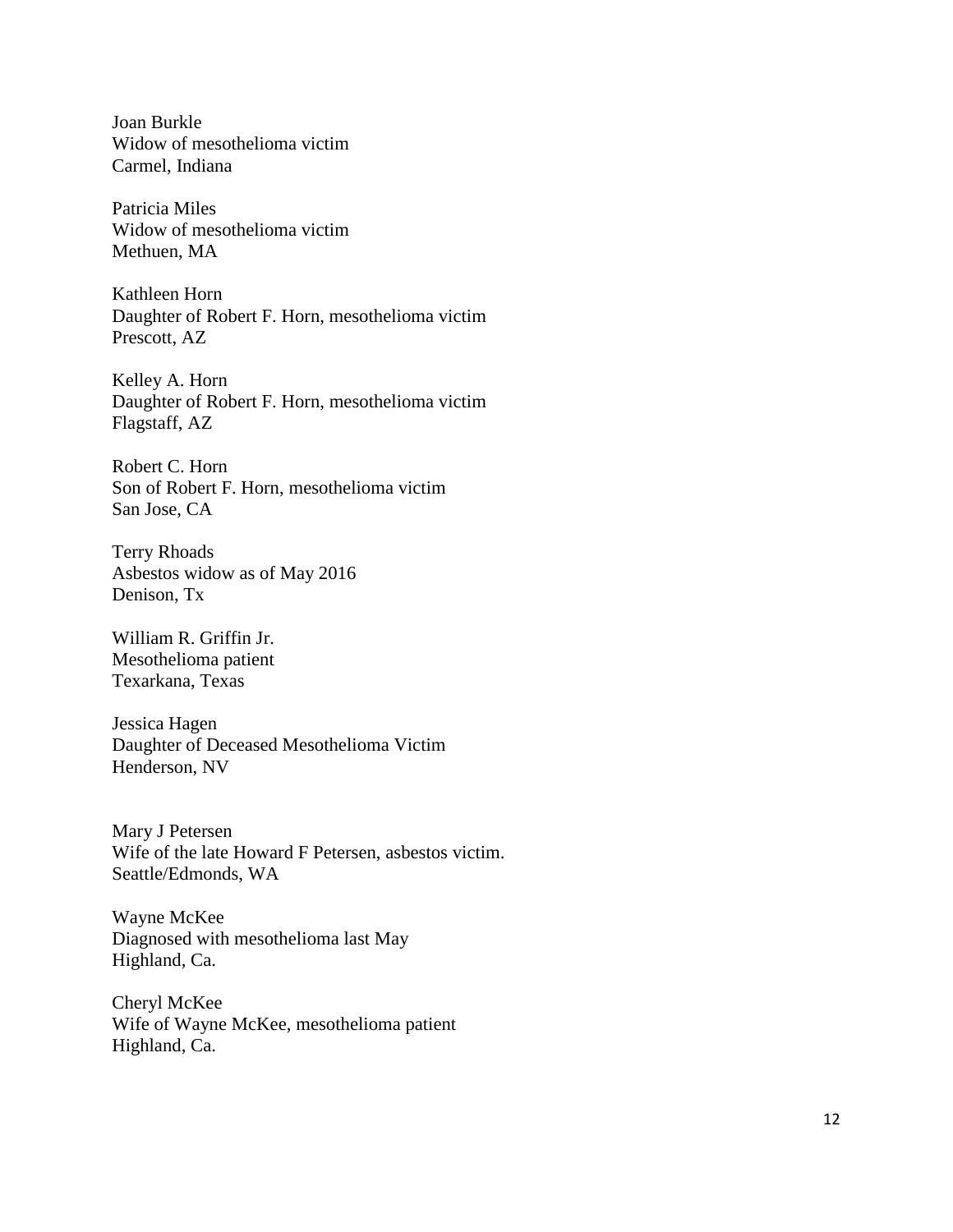Mrs. Elisabeth W. Lifsey Widow of a Mesothelioma Victim Henrico, VA

Thomas White Mesothelioma patient Norfolk, VA

Violet Moore Widow of Robert C Moore, mesothelioma victim Bakersfield, CA.

Amy M. Triplett Daughter of Mesothelioma Victim Parkville, MD

Joseph Wilkinson, Jr. Son of Meso Victim Levittown, PA

Stephen Poloway Son of Meso Victim Phoenixville, PA

Larisa Ashcraft Daughter of Meso victim Melborne, KY

Jacquie Kensler Daughter of Meso victim Orient, Ohio

Shana Holthaus-Franz Daughter of Meso Victim Demossville, KY

Orlando Durr Husband of Meso Patient Montgomery, AL

DeShawn Durr Montgomery, AL Mesothelioma Patient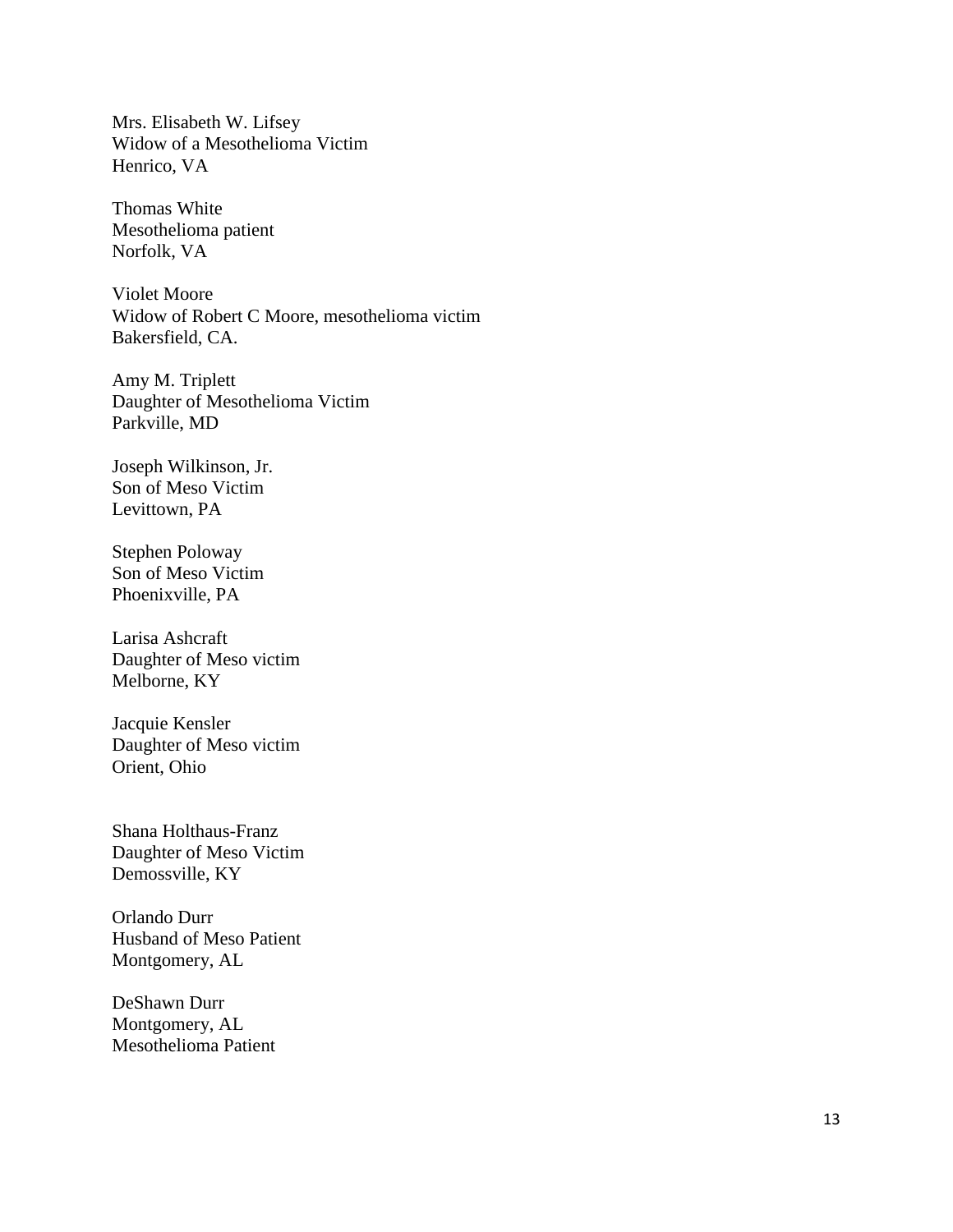Janet Cretella Widow of Mesothelioma Victim Naples, FL

Debra Dixon Widow of Mesothelioma Victim Charlotte, Michigan

Jock Dixon Son of Mesothelioma Victim Charlotte, Michigan

Mary Jane Williams Mesothelioma Patient Springfield, Ohio

Loring Williams Husband of Mesothelioma Patient Springfield, Ohio

Julie Gundlach Mesothelioma Patient St. Louis, Missouri

LaTanyta Manuel Mesothelioma Widow Canton, Michigan

Andrew D. Manuel Son of Mesothelioma Victim Canton, Michigan Dwayne Manuel Son of Mesothelioma Victim Canton, Michigan

Tacarra Manuel Daughter of Mesothelioma Victim Canton, Michigan

Nancy L. Waite Mesothelioma Widow Mansfield, Ohio

Jill A. Waite Daughter of Mesothelioma Victim Mansfield, Ohio